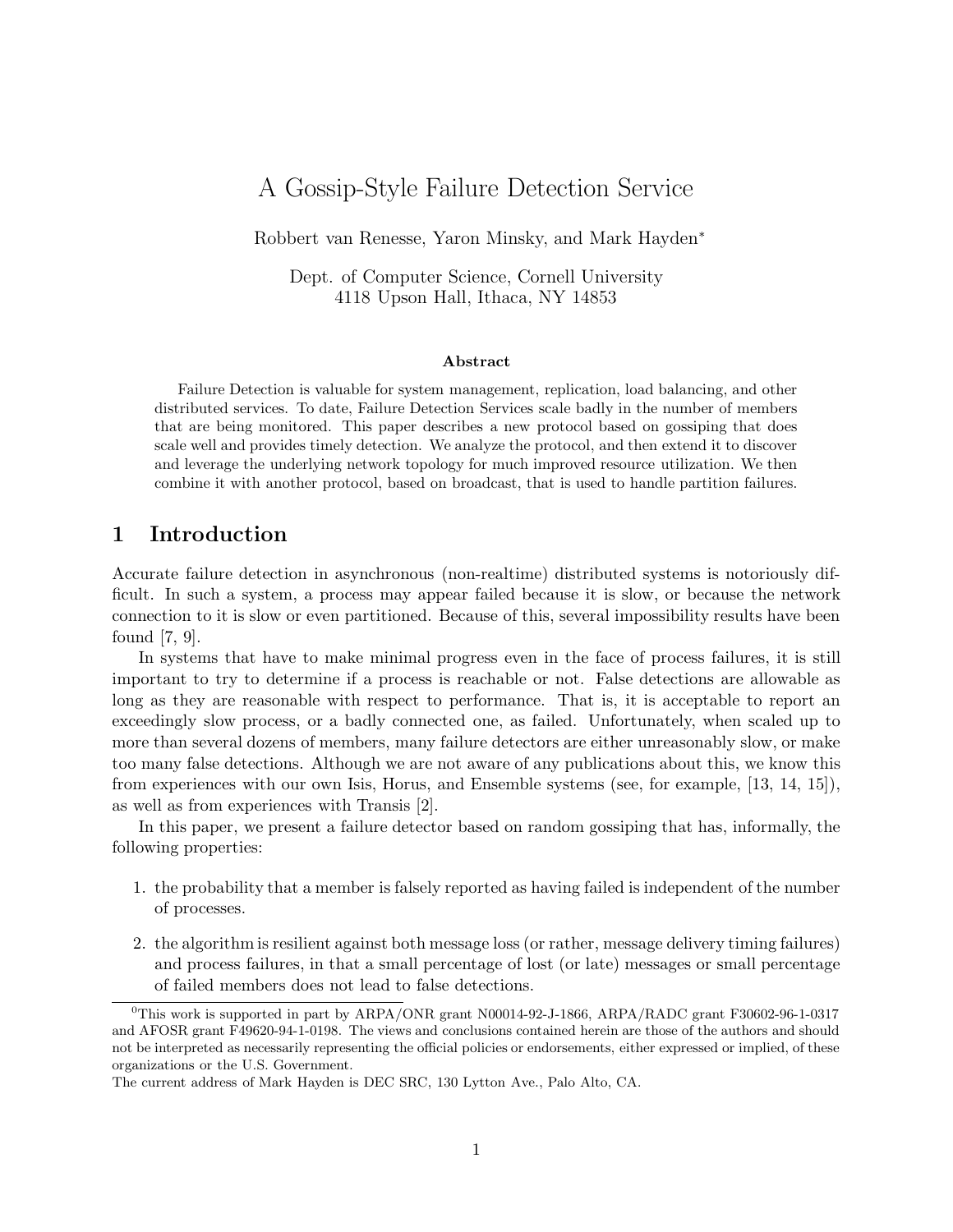- 3. if local clock drift is negligible, the algorithm detects all failures or unreachabilities accurately with known probability of mistake.
- 4. the algorithm scales in detection time, in that the detection time increases  $O(n \log n)$  with the number of processes.
- 5. the algorithm scales in network load, in that the required bandwidth goes up at most linearly with the number of processes. For large networks, the bandwidth used in the subnets is approximately constant.

The protocol makes minimal assumptions about the network. There is no bound on message delivery time, and indeed messages may be lost altogether. We do assume that most message are delivered within some predetermined, reasonable time. Processes may crash or become unreachable. We assume a fail-stop rather than a Byzantine failure model, which basically means that processes do not lie about what they know. (The actual implementation uses checksums and other sanity checks on messages to approximate the fail-stop model as closely as possible.) We also assume that the clock rate on each host is close to accurate (low drift), but do not assume that they are synchronized. The basic version of the failure detector will place a limit on how many hosts may become unreachable. The final version will drop this limitation, and will tolerate arbitrary crashes and network partitions.

In our protocol, each host in the network runs a failure detector process that executes the protocol and offers continuous process failure and recovery reports to interested clients. Output from one of the failure detector processes in our department is used to generate and automatically update the web page http://www.cs.cornell.edu/home/rvr/mbrship.html, which gives an overview of our department's network status, and a log of recent activity on it. We view the failure detector as a middleware service. Other middleware services, such as system management, replication, load balancing, group communication services, and various consensus algorithms that rely on reasonably accurate failure detection (such as pioneered in [6]), can use the failure detection service to optimize their performance in the face of failures.

Approaches based on hierarchical, tree-based protocols have the potential to be more efficient than the ones described in this paper. However, we are not aware of publications describing any such protocols. Having tried to build one, we believe this is because tree-based failure detector protocols require complex agreement protocols to construct the tree and repair it as failures occur. Gossip protocols do not have this problem, and in fact one of their important advantages is their simplicity.

In this paper, we first present a simple protocol that assumes a uniform network topology, as well as a bounded number of host crashes. We analyze this protocol in Section 3. In Section 4, we extend the protocol to discover some information about the actual network topology and to use this information to optimize network resources. Section 5 presents another protocol that, when combined with gossiping, deals with arbitrary host failures and partitions.

### 2 Basic Protocol

The basic protocol is simple. It is based on gossiping as pioneered in the Clearinghouse project [8, 12]. Long before that, Baker and Shostak [4] describe a gossip protocol, using ladies and telephones in the absence of the widespread availability of computers and networks. In gossip protocols, a member forwards new information to randomly chosen members. Gossip combines much of the efficiency of hierarchical dissemination with much of the robustness of flooding protocols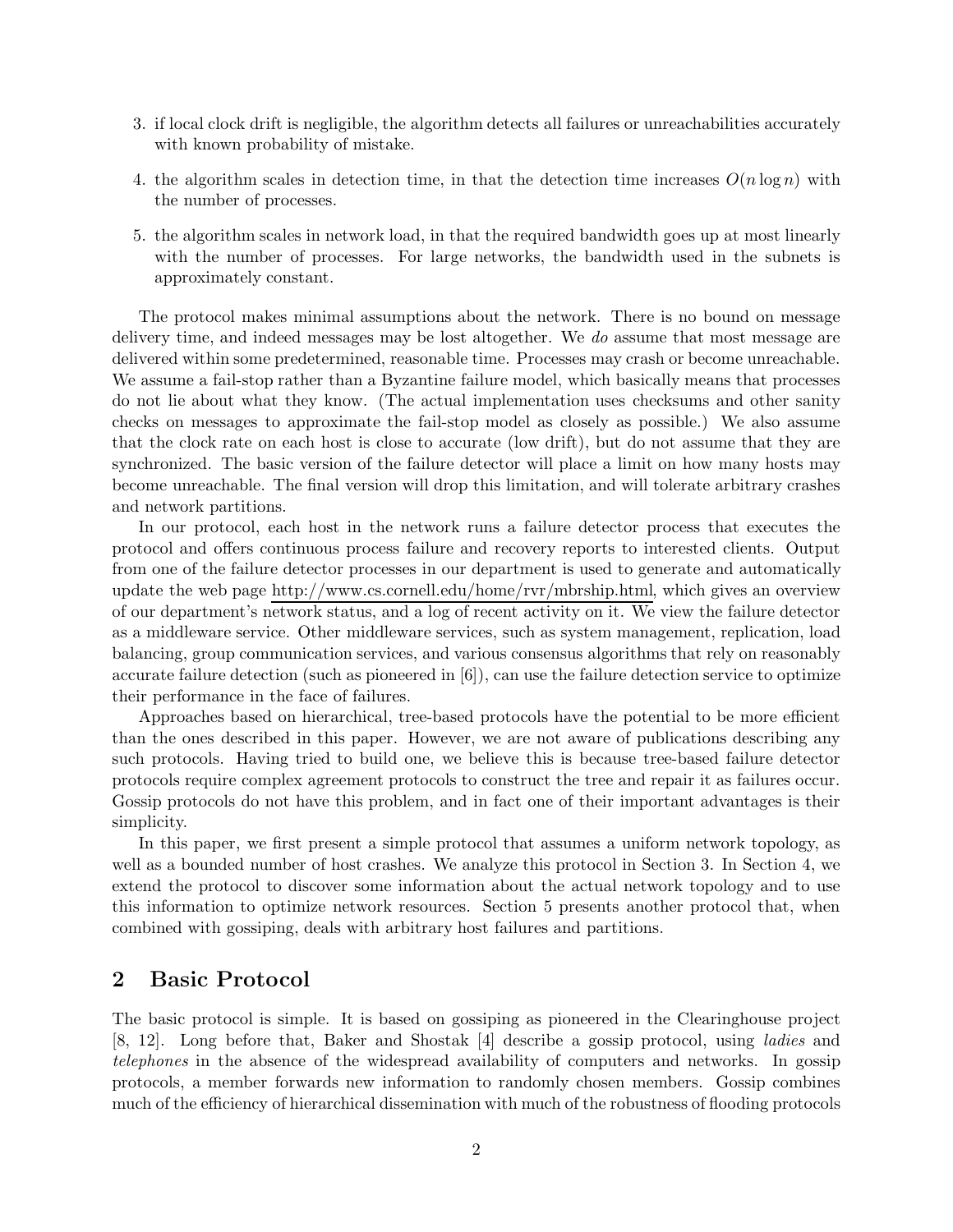(in which a member sends new information to all of its neighbors). In the case of Clearinghouse directories, it was used to resolve inconsistencies. Our protocol gossips to figure out whom else is still gossiping.

Each member maintains a list with for each known member its address and an integer which is going to be used for failure detection. We call the integer the *heartbeat counter*. Every  $T_{qossip}$ seconds, each member increments its own heartbeat counter, and selects one other member at random to send its list to. Upon receipt of such a gossip message, a member merges the list in the message with its own list, and adopts the maximum heartbeat counter for each member.

Each member occasionally broadcasts its list in order to be located initially and also to recover from network partitions (see Section 5). In the absence of a broadcast capability, the network could be equiped with a few *gossip servers*, that differ from other members only in that they are hosted at well known addresses, and placed so that they are unlikely to be unavailable due to network partitioning.

Each member also maintains, for each other member in the list, the last time that its corresponding heartbeat counter has increased.<sup>1</sup> If the heartbeat counter has not increased for more than  $T_{fail}$  seconds, then the member is considered failed.  $T_{fail}$  is selected so that the probability that anybody makes an erroneous failure detection is less than some small threshold  $P_{mistake}$ .

After a member is considered faulty, it cannot immediately be forgotten about. The problem is that not all members will detect failures at the same time, and thus a member A may receive a gossip about another member  $B$  that  $A$  has previously detected as faulty. If  $A$  had forgotten about B, it would reinstall B in its membership list, since A would think that it was seeing B's heartbeat for the first time. A would continue to gossip this information on to other members, and, in effect, the faulty member  $B$  never quite disappears from the membership.

Therefore, the failure detector does not remove a member from its membership list until after  $T_{cleanup}$  seconds ( $T_{cleanup} \geq T_{fail}$ ).  $T_{cleanup}$  is chosen so that the probability that a gossip is received about this member, after it has been detected as faulty, is less than some small threshold  $P_{cleanun}$ . We can make  $P_{cleanup}$  equal to  $P_{fail}$  by setting  $T_{cleanup}$  to  $2 \times T_{fail}$ .

To see why, let  $B$  be some failed member, and consider another member  $A$  that heard  $B$ 's last heartbeat at time t. With probability  $P_{fail}$ , every other member will have heard B's last heartbeat by  $t+T_{fail}$ , and so every process will fail B by time  $t+2\times T_{fail}$ . Thus, if we set  $T_{cleanup}$  to  $2\times T_{fail}$ , then with probability  $P_{fail}$ , no failed member will ever reappear on A's list of members once that member has been removed.

Note that this protocol only detects hosts that become entirely unreachable. It does not detect link failures between hosts. In particular, if hosts A and B cannot talk to each other, but they can both communicate with some other host C, A will not suspect B nor the other way around. When these kinds of partial connectivity occur commonly throughout the systems, the protocol may cycle through adding and removing hosts. However, the dynamic Internet routing protocols should eventually take care of the problem.

In Section 4 we will extend this protocol to scale well in the Internet. This requires that part of the network topology is discovered, which we accomplish through gossiping as well. First, we will analyze the basic protocol to come up with a reasonable value for  $T_{fail}$ .

<sup>&</sup>lt;sup>1</sup>It is possible that the heartbeat counter overflows, so it is necessary to use a *window* such as used in sliding window protocols.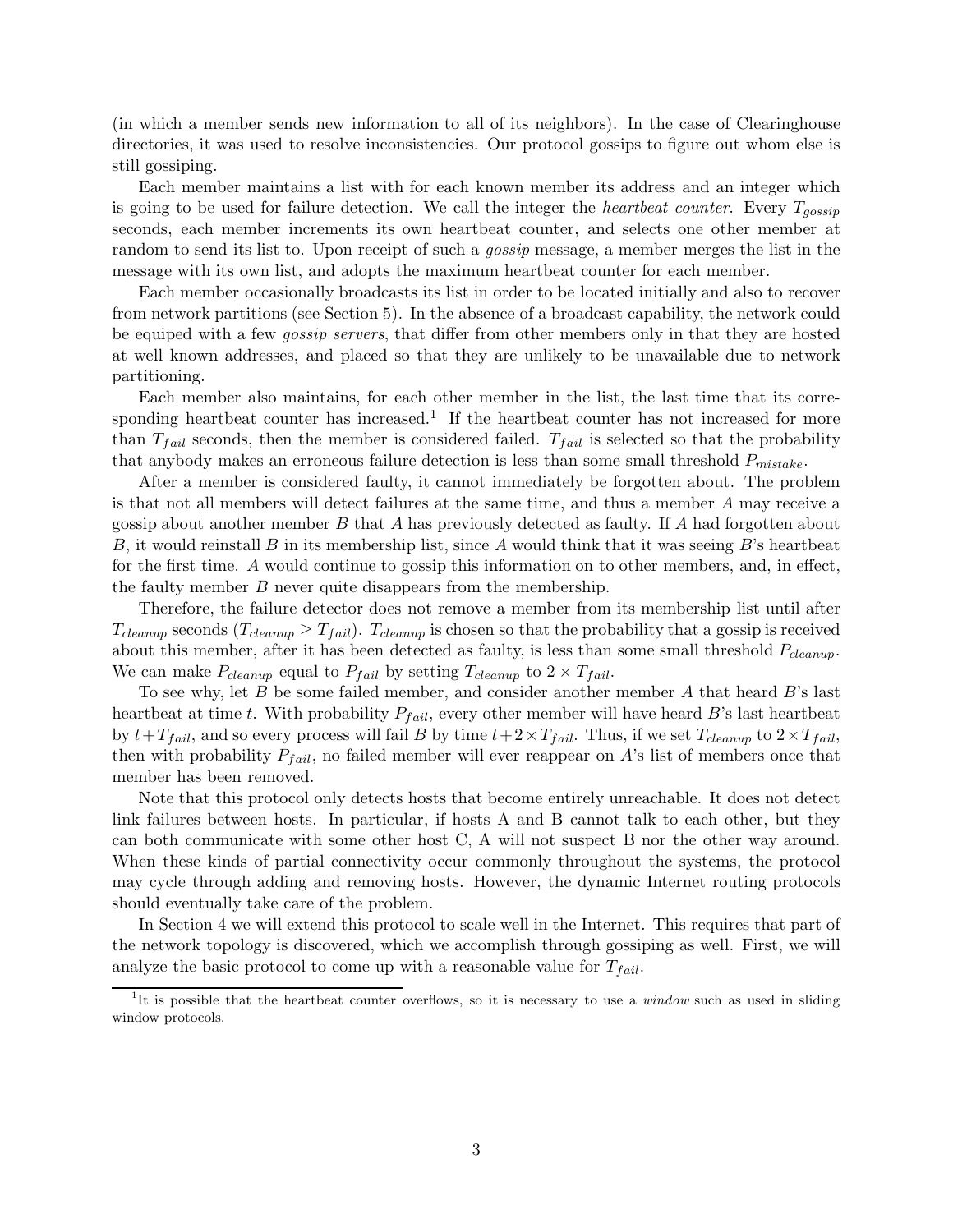## 3 Analysis

In order to find suitable parameters for the basic protocol, in particular the rate of gossiping and  $T_{fail}$ , it is necessary to understand how these parameters affect the probability of a false detection. In this section, we analyze the protocol for a system in which the population of processes is static (that is, no new processes are added), and known to all members. The discovery of new members only poses a problem when a large number of new members join at once, since that would lengthen the time it takes for the dissemination of information, and would potentially cause processes that have not yet learned of the enlarged membership to suspect other processes falsely. Section 5 discusses the behavior of the system in situations with sharp changes in membership.

The probabilitiesinvolved in gossiping can be calculated using epidemic theory (see, for example, [3, 8, 10, 5]). A typical way of doing this is using stochastic analysis based on the assumption that the execution is broken up into synchronous rounds, during which every process gossips once. A member that has new information is called infected. For analysis, initially only one member is infected, and this is the only source of infection in the system, even though in reality new information may be introduced at multiple processes at once. At each round the probability that a certain number of members is infected given the number of already infected members is calculated. This is done for each number of infected members. Allowing all members to gossip in each round makes this analysis stochastically very complex, and usually approximations and/or upper bounds are used instead (for example, see [5]).

This section suggests a simplified analysis that we believe may be more accurate to boot. In practice, the protocols are not run in rounds. Each member gossips at regular intervals, but the intervals are not synchronized. The time for propagation of a gossip message is typically much shorter than the length of these intervals. We therefore define a different concept of round, in which only one (not necessarily infected) member is gossiping. The member is chosen at random and chooses one other member to gossip to at random. Thus, in a round, the number of infected members can grow by at most one, which is what simplifies the analysis.

Let n be the total number of members,  $k_i$  be the number of infected members in round i, and  $P_{arrival}$  be the probability that a gossip successfully arrives at a chosen member before the start of the next round. (Actually, the probability can be chosen less conservatively, since all that is required is that the gossip arrives at the member before it itself gossips next.) The probability  $P_{arrival}$  is independent for each message. Note that if the system behaves better than  $P_{arrival}$  (for instance if no messages are dropped), then the protocol becomes more efficient. Initially, only one member  $p$  is infected. We assume that no more than  $f$  members fail.

For simplicity, we assume, conservatively, that all  $f$  members have failed at the beginning of the protocol. They are gossiped to, but they cannot pass gossips on. This way the number of infected members cannot shrink. We also assume that the initially infected member does not fail.<sup>2</sup> If  $k$  out of n members are infected already, then the probability that the number of infected members is incremented in a round is

$$
P_{inc}(k) = (k/n) \times \frac{n-f-k}{n-1} \times P_{arrival}
$$
\n(1)

Therefore, the probability that the number of infected members in round  $i+1$  is  $k$   $(0 < k \leq n-f)$ is

<sup>&</sup>lt;sup>2</sup>We believe this assumption will not affect the outcome by more than one round. For it to be more than one, the initially infected member would have to gossip, then crash, and the next infected member would have to do the same thing again. This is a very unlikely scenario.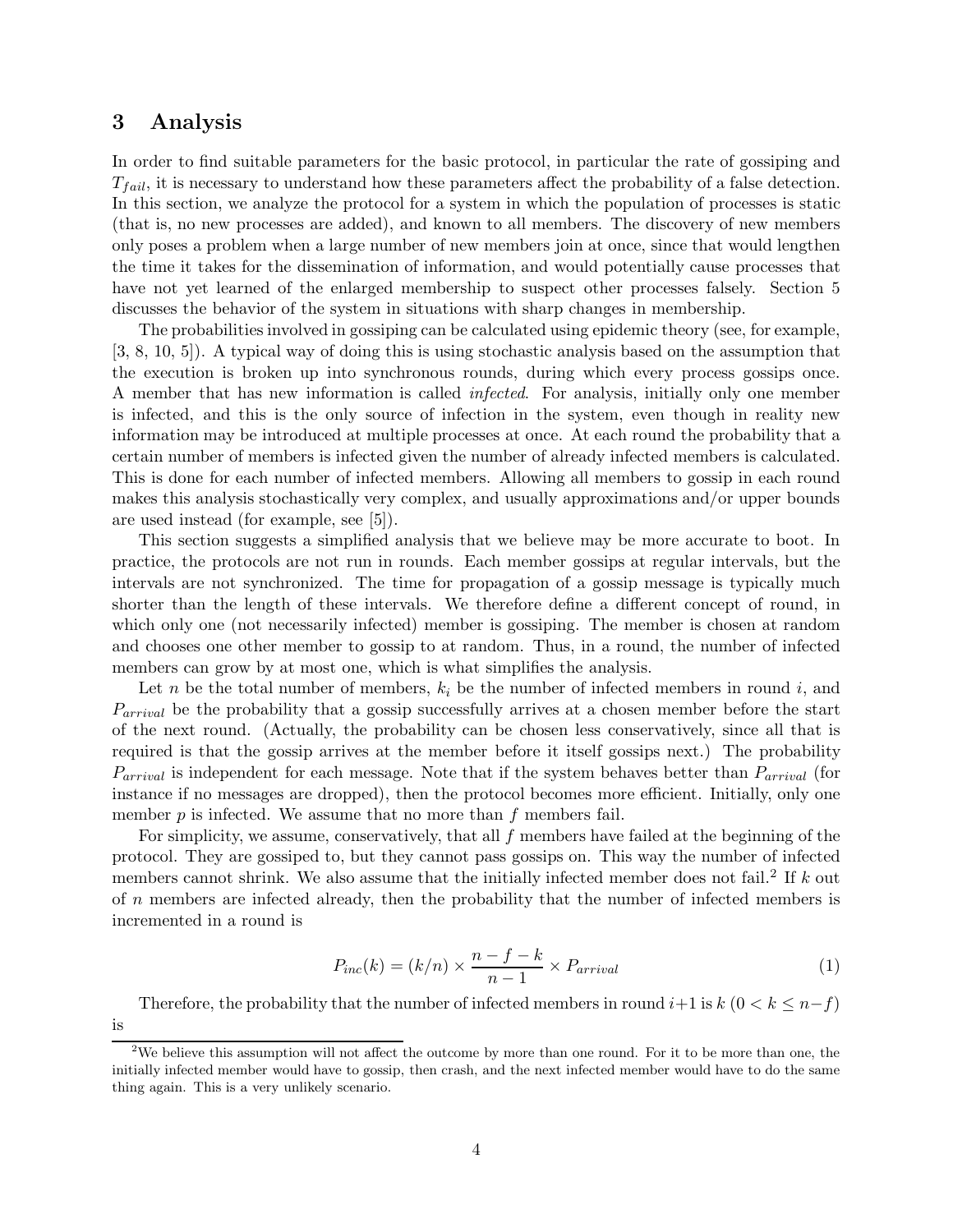

Figure 1: This graph depicts the failure detection time for three different mistake probabilities  $(p = P_{mistake})$ . The bandwidth per member is 250 bytes per second, and one member has failed. The protocol has  $O(n \log n)$  behavior, which appears as being approximately linear in the graph.

$$
P(k_{i+1} = k) = P_{inc}(k-1) \times P(k_i = k-1) + (1 - P_{inc}(k)) \times P(k_i = k)
$$
\n(2)

(with  $P(k_i = 0) = 0$ ,  $P(k_0 = 1) = 1$  and  $P(k_0 = k) = 0$  for  $k \neq 1$ ).

Then, the probability that any process does not get infected by p after r rounds is  $P_{mistake}(p, r)$  $1-P(k_r=n-f)$ . To find  $P_{mistake}(r)$ , which is the probability that any process is not infected by any other process, we need to range over all members. For any two processes p and q,  $P_{mistake}(p, r)$ and  $P_{mistake}(q, r)$  are not independent. We will bound  $P_{mistake}(r)$  using the Inclusion-Exclusion Principle [11]:  $Pr(\cup_i A_i) \leq \sum_i Pr(A_i)$ . Using this principle, we can bound  $P_{mistake}(r)$  as follows:

$$
P_{mistake}(r) \le (n-f)P_{mistake}(p,r) = (n-f)(1 - P(k_r = n - f))
$$
\n(3)

From this we can calculate how many rounds are needed to achieve a certain quality of detection. (The calculation is best done not recursively, such as suggested here, but iteratively starting at the first round. Even then, it is costly. In Appendix A we present an alternative analysis that works well if the number of members is at least about 50, and that can be calculated more easily.)

Next, we calculate how often members should gossip so that worst-case bandwidth use is linear in the number of members. Say that each member is allowed to send B bytes/second, and that 8 bytes per member are necessary in each gossip message (6 bytes for the address, and 2 bytes for the heartbeat counter). From this, the interval between gossips,  $T_{gossip}$  has to be  $8n/B$  seconds. If n is small and B is large, then we may wish to place a minimum on  $T_{gossip}$ , since we assume that the common communication delay is less than  $T_{gossip}$ . (In the case of a pure switched network, as opposed to a broadcast-based network such as an Ethernet, the bandwidth per link will only be 2B bytes per second, independent of the number of members. Still, the total load on the switches increases with the number of members.) Note that members will receive, on average, B bytes/second worth of gossip information as a result, limiting the incurred overhead of the protocol.

We are interested in the time that it takes to reach a certain low probability  $p$  of a false failure detection being made. By iterating  $P_{mistake}$ , we can find how many rounds this takes, and multiply this by  $T_{gossip}$ . We have plotted this for different values of n,  $P_{mistake}$ , and  $f = 1$ , in Figure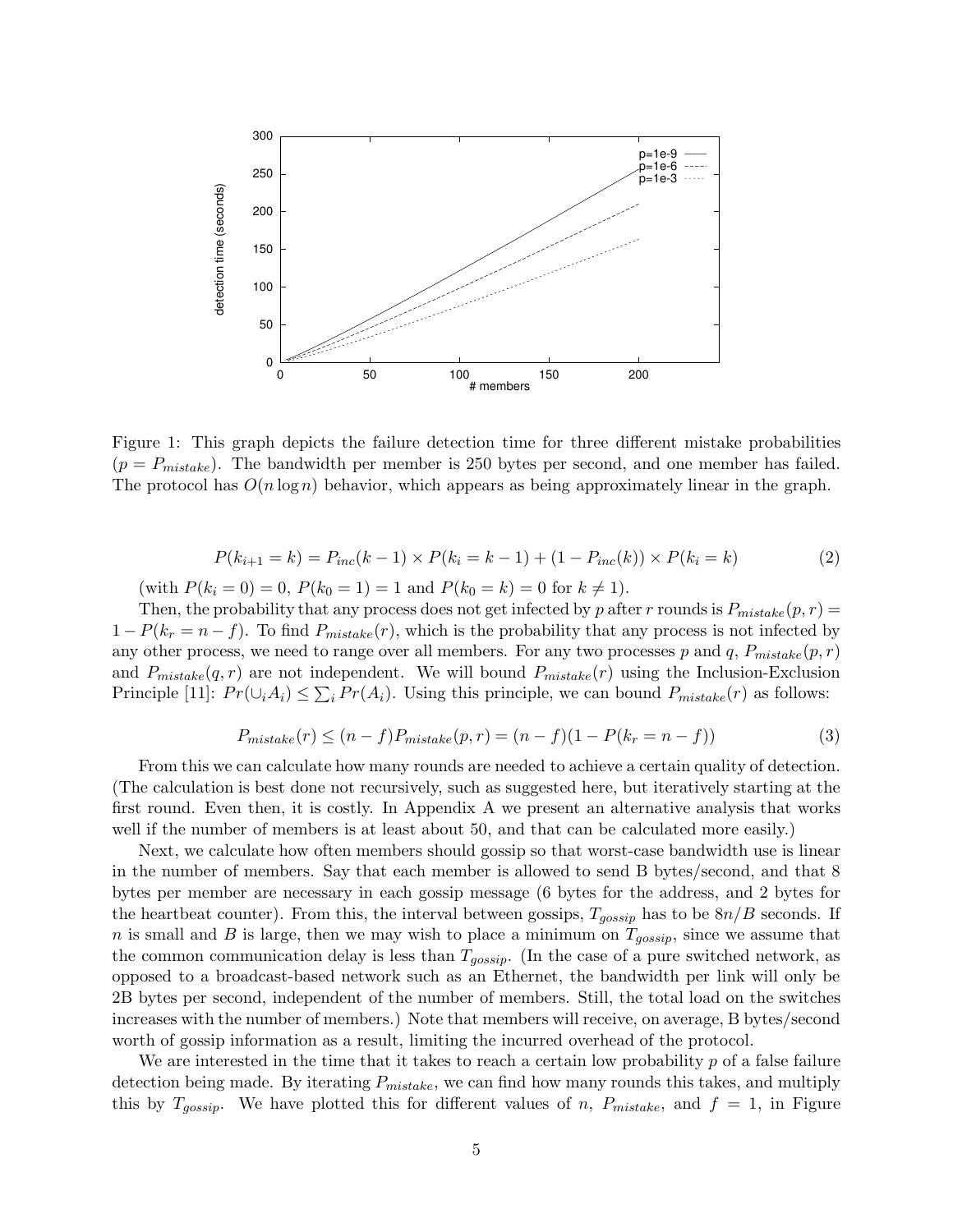

Figure 2: This graph shows the cost of quality of detection. Note that the x scale is logarithmic, thus the cost for better quality is excellent.

1. The near-linearity in n can be confirmed visually. In actuality, the growth of the curve is  $O(n \log n)$ , because the number of rounds increases logarithmically with the number of members and the spacing between rounds linearly.

Readers familiar with other presentations on gossip protocols may be disappointed, and expected to see much better than linear degradation in detection time. The reason for this is that much other gossip work either disseminated information that did not grow linearly with the number of members, or were only interested in message complexity, not in the bandwidth taken up by the messages. In our work, we decided to slow gossiping down linearly with the number of members because of the growing message size, which introduces a linear factor into our detection time.

There is a trade-off between minimizing the probability of making a false detection, and the failure detection time. In Figure 2 we show that this trade-off is satisfactory, in that little extra detection time is necessary for better quality.

Next, we look into the resilience of the protocol against process failures. Obviously, if many members fail, many gossips will be wasted, and it will take longer to distribute new heartbeat counters. We show this effect in Figure 3. Notice that even if we assume that half of the members can fail, it takes less than twice as long to detect a failure than if we had assumed that no members would fail. This is because if half of the processes fail, then half of the gossips will be wasted, which is roughly equivalent to gossiping half as often. In general, it is easy to show that allowing for the failure of a fraction p of the members will increase the detection time by approximately  $1/(1-p)$ . Thus, the detection time begins to rise rapidly as p becomes larger than one half (note that the y-axes in this graph is logarithmic).

Therefore, in case of a network partition in which a small subgroup of members can get partitioned from a large group, the basic gossip algorithm does not perform satisfactorily (from the viewpoint of the small subgroup). For any reasonable detection time, the members of the subgroup will presume each other faulty because they are unlikely to gossip to each other. Section 5 presents a solution for this.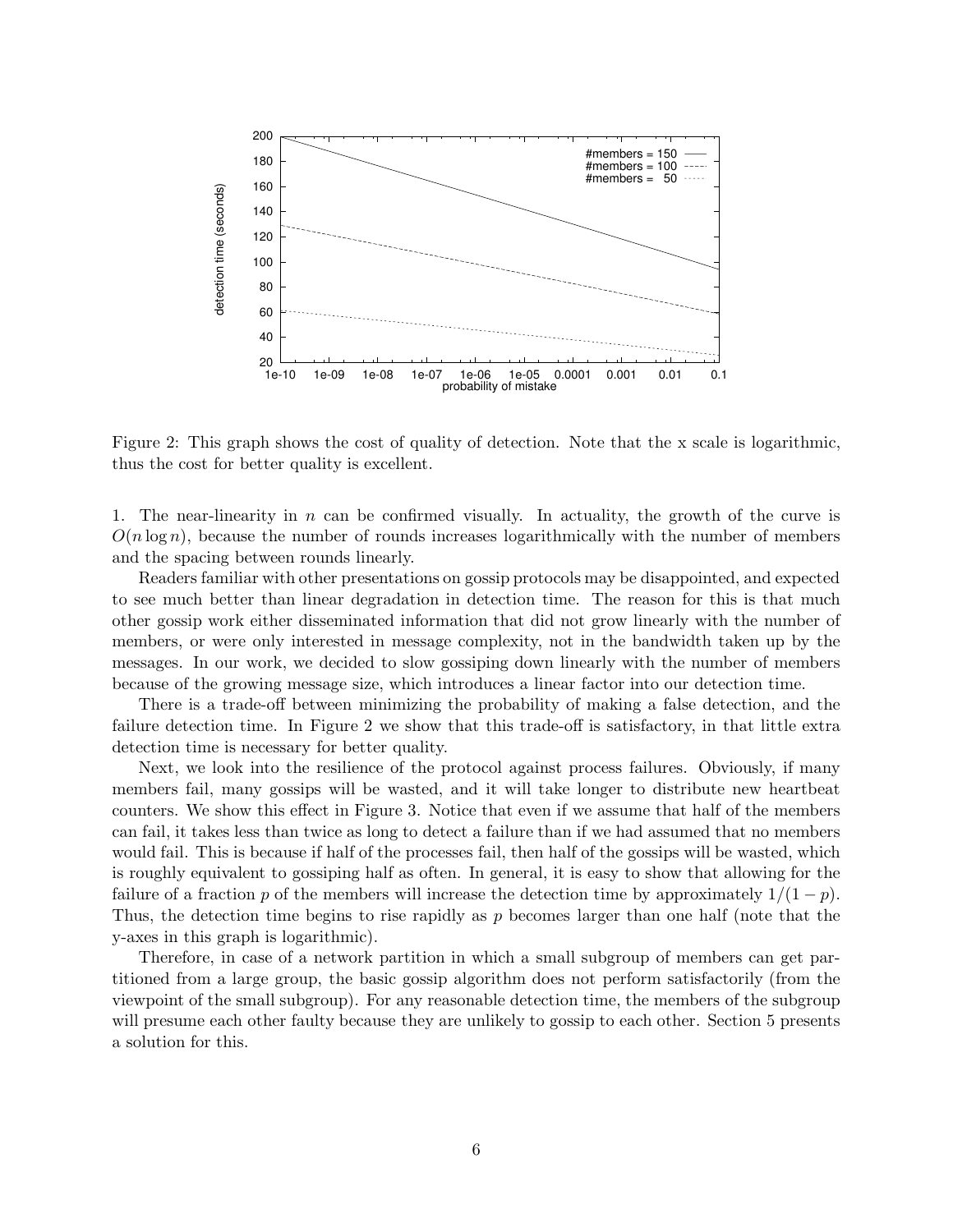

Figure 3: This graph shows, for three different probabilities of message loss  $q$ , the effect of failed members on detection time. It can be observed that the algorithm is quite resilient to process failures up until about half of the members have failed.



Figure 4: This graph shows the effect of message loss on detection time  $(P_{mistake} = 10^{-6})$ . It can be observed that the algorithm is quite resilient to message loss.

Finally, we investigate the impact of message loss. In Figure 4 we show for three different group sizes the effect of message loss on failure detection time. Again, we see satisfactory resilience. Even if we assume that 10% of the gossips get lost, we pay only a small price in detection time.

## 4 Multi-level Gossiping

In a large system, the basic protocol has an inefficiency that can be corrected fairly easily, with an important improvement in scalability. The problem is that members choose other members at random, without concern to the topology of the network through which they are connected. As a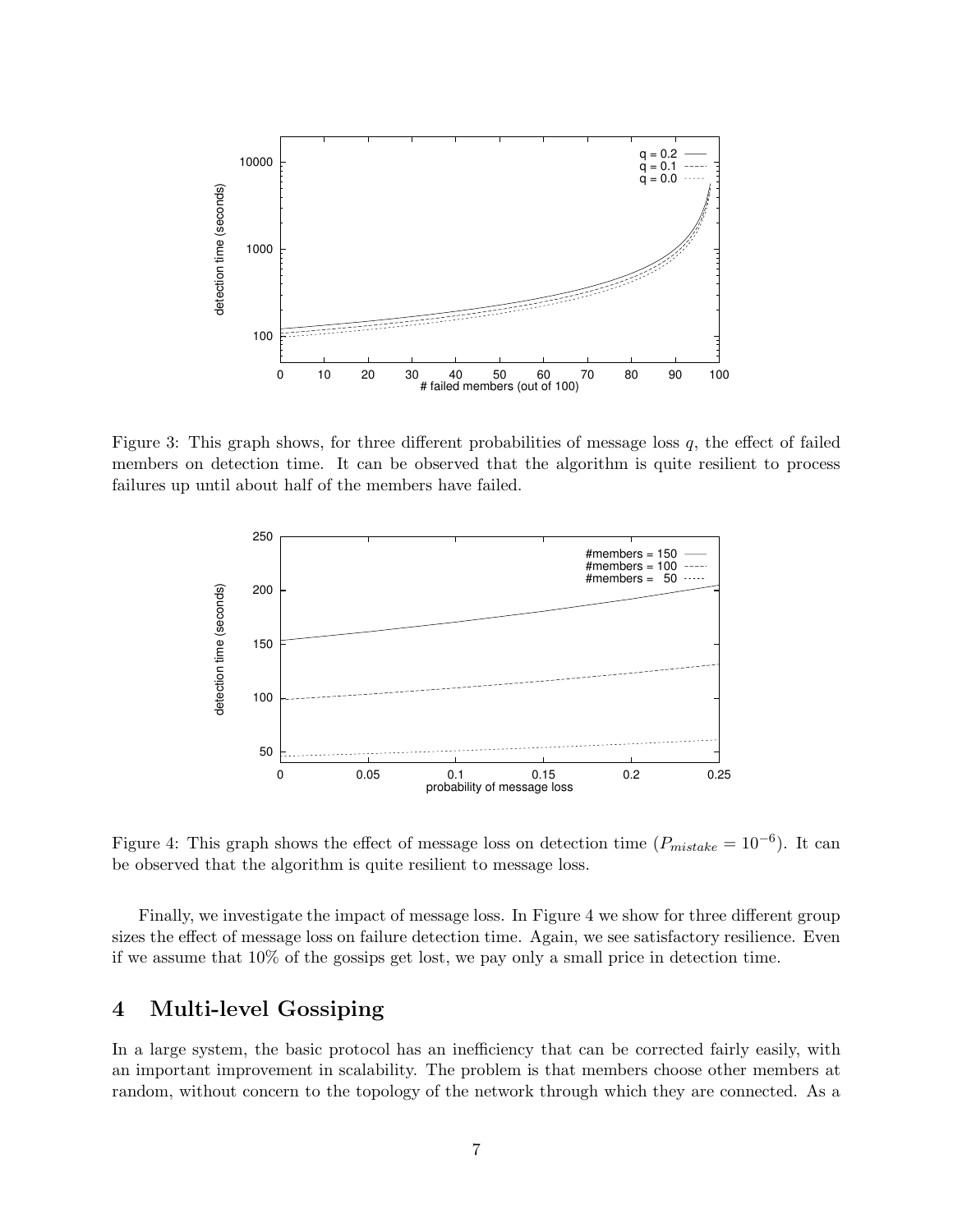result, the bridges between the physical networks are overloaded with much redundant information. In this section, we will show how members can correct this by automatically detecting the bounds of Internet domains and subnets, and reducing gossips that cross these bounds.

Before we present our modified gossiping protocol, we will review the structure of Internet domains and subnets. Internet addresses are 32-bit numbers subdivided into three fields. We call these fields the Domain number, Subnet number, and Host number. For example, here at the Cornell University campus the Domain number for all hosts is the same, and, roughly, each Ethernet (or other LAN) has its own Subnet number. The Host number identifies individual hosts on a subnet. The three fields form a hierarchy that reflects fairly accurately the underlying physical topology of networks.

The fields are variable length. The length of the Domain number can be determined by looking at the first few bits of it. The length of the Subnet and Host numbers cannot be determined that way, and can be different for any particular domain.<sup>3</sup> In case of Cornell, it happens that both the Subnet and Host numbers are 8 bits, but this is not visible externally. In fact, Cornell may decide to change this overnight without notifying anybody outside of Cornell, and this need not have any effects on routers outside of Cornell.

We will now present our modified protocol. There are two aspects to this protocol. First, the lengths of Subnet and Host numbers for each domain are gossiped along with the heartbeat counters of each host. Secondly, gossips are mostly done within subnets, with few gossips going between subnets, and even fewer between domains.

As for the first aspect, hosts now maintain two lists. One is the same as in the basic protocol, and contains the hosts and their heartbeat counters. The second list contains the Domain numbers and their so-called *Subnet Masks* that determine the length of the Subnet and Host numbers. An invariant of our protocol is that for every host in the first list, there has to be an entry in the second that corresponds to that host's domain and subnet. (Since typically many hosts are in the same subnet, the second list will be much shorter.) The second list is gossiped along with the first, and merged on arrival, which maintains this invariant.

Within subnets, we run the basic protocol as described in Section 2. For gossips that cross subnets and domains we run a modified version of the protocol. This modified protocol tunes the probability of gossiping so that every round, on average one member per subnet will gossip to another subnet in its domain, and one member per domain will gossip to another domain. Thus, the bandwidth use at each level will be proportional to the number of entities contained at the next level down. So, for example, the cross-subnet bandwidth in a given domain will depend only on the number of subnets in that domain.<sup>4</sup>

To achieve this average behavior, every member tosses a weighted coin every time it gossips. One out of n times, where n is the size of the subnet, it picks a random (other) subnet in its domain. and within that subnet, a random host to gossip to. The member then tosses another weighted coin, but this time with probability  $1/(n \times m)$ , where m is the number of subnets in its domain, it picks a random (other) domain, then a random subnet within that domain, and then a random host within that subnet to gossip to.

This protocol significantly reduces the amount of bandwidth that flows through the Internet routers, since the gossiping is concentrated on the lower levels of the hierarchy. The protocol also allows for accelerated failure detection times within subnets, and is more resilient against network

<sup>&</sup>lt;sup>3</sup>Subnets may be *subsubnetted* further to add another level to the hierarchy. We do not currently take this into account, which is not optimal, but does not affect the correctness of our protocol.

<sup>4</sup>We have chosen here to keep the bandwidth use per subnet and per domain equal to the bandwidth use per member at the subnet level. The protocol can trivially be generalized.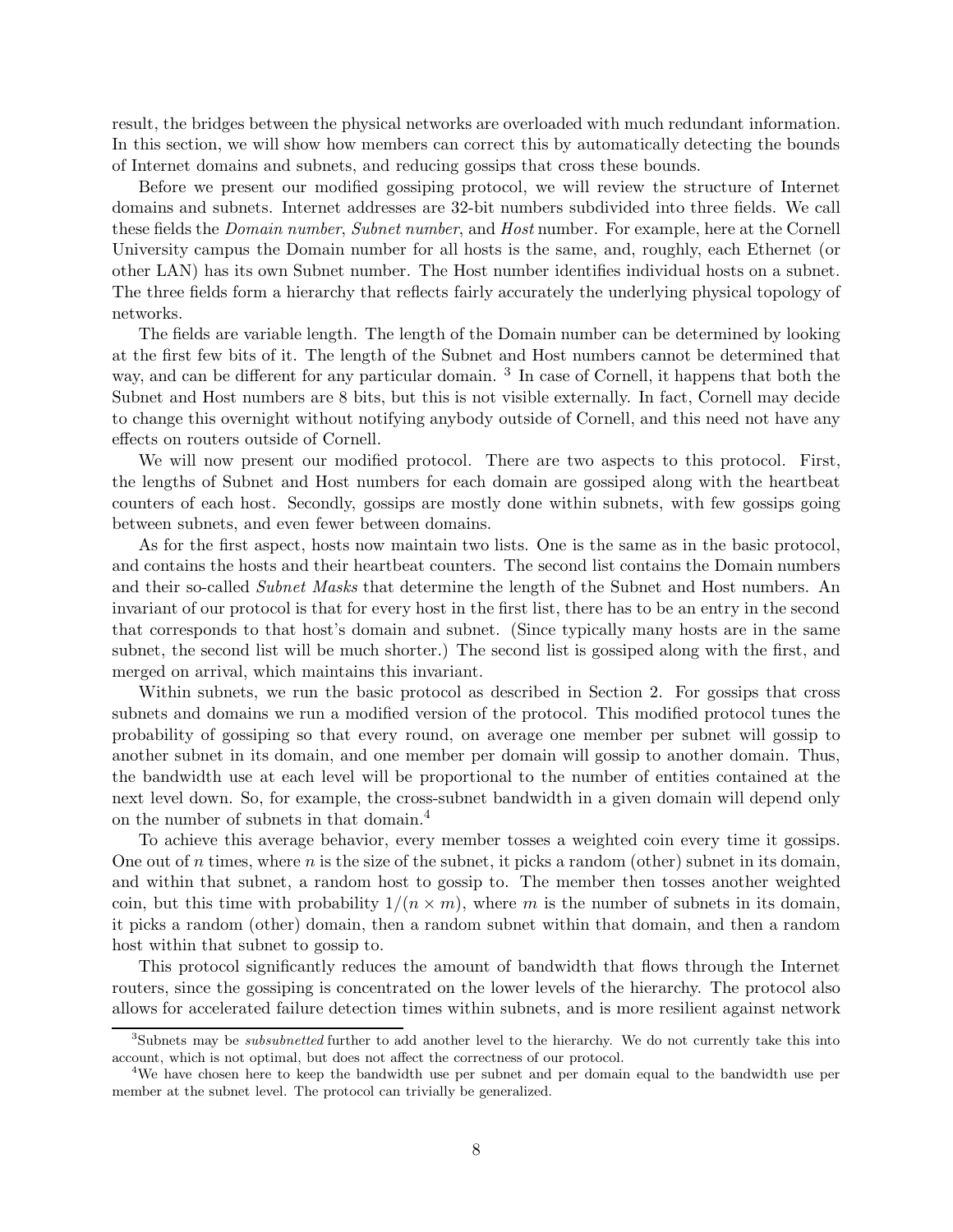

Figure 5: This graph shows the result of simulating the protocol for 256 members evenly distributed over a number of subnets.

partitions. On the down side, it has a negative influence on the number of rounds needed for information to be disseminated through the system, and hence on failure detection times across subnets and domains.

To show this negative effect, we simulated the protocol, and have plotted the average of the number of rounds it takes to gossip a new heartbeat counter to all members in a group of 256 members in Figure 5. We have spread the members evenly across a number of subnets, ranging from one subnet of 256 members to 256 subnets of one member each (all within a single domain). As we can see, we may pay as much as approximately 50% for certain subdivisions. We appear to pay most when the number of subnets and the sizes of the subnets are equal (16 in this case). But at this point we also are most efficient in bandwidth use, and use 16 times less bandwidth than we would have on a flat broadcast based network.

In fact, we may conclude that bandwidth use is approximately constant for large networks. To see this, let's see what happens when we double the number of members in a large network. We would not do this by doubling the number of members on each subnet, but by doubling the number of subnets, or, if there are many of those already, doubling the number of domains. When we double the number of members, the size of gossip messages doubles, but at the same time gossiping slows down by a factor of two. Therefore, within subnets and within domains, the bandwidth used remains the same. The only increase in bandwidth use would be at the highest level of the hierarchy, consisting of messages between domains. Fortunately, the Internet is designed to accommodate a constant amount of traffic per domain.

We can make calculations much like in Appendix A (generalizing those of Section 3 becomes too complex) for any particular division of members into subnets and domains to figure failure detection times for members in particular subnets. The failure detection times for members in the same subnet will improve, while the other times will be longer than before, but generally not more than 50% longer. If this is a problem, we may choose to use some of the gain in bandwidth to increase the gossip frequency and hence reduce failure detection times.

In previous work, Agarwal et al. [1] have shown that it is possible to exploit the network topology in membership and total ordering protocols. In their work, called Totem, it is necessary to run special software on the gateway machines between networks, while our protocol automatically discovers the boundaries of subnets and does not require special software other than on end-host machines. The intention of Totem is not providing rigorous guarantees about failure detections, but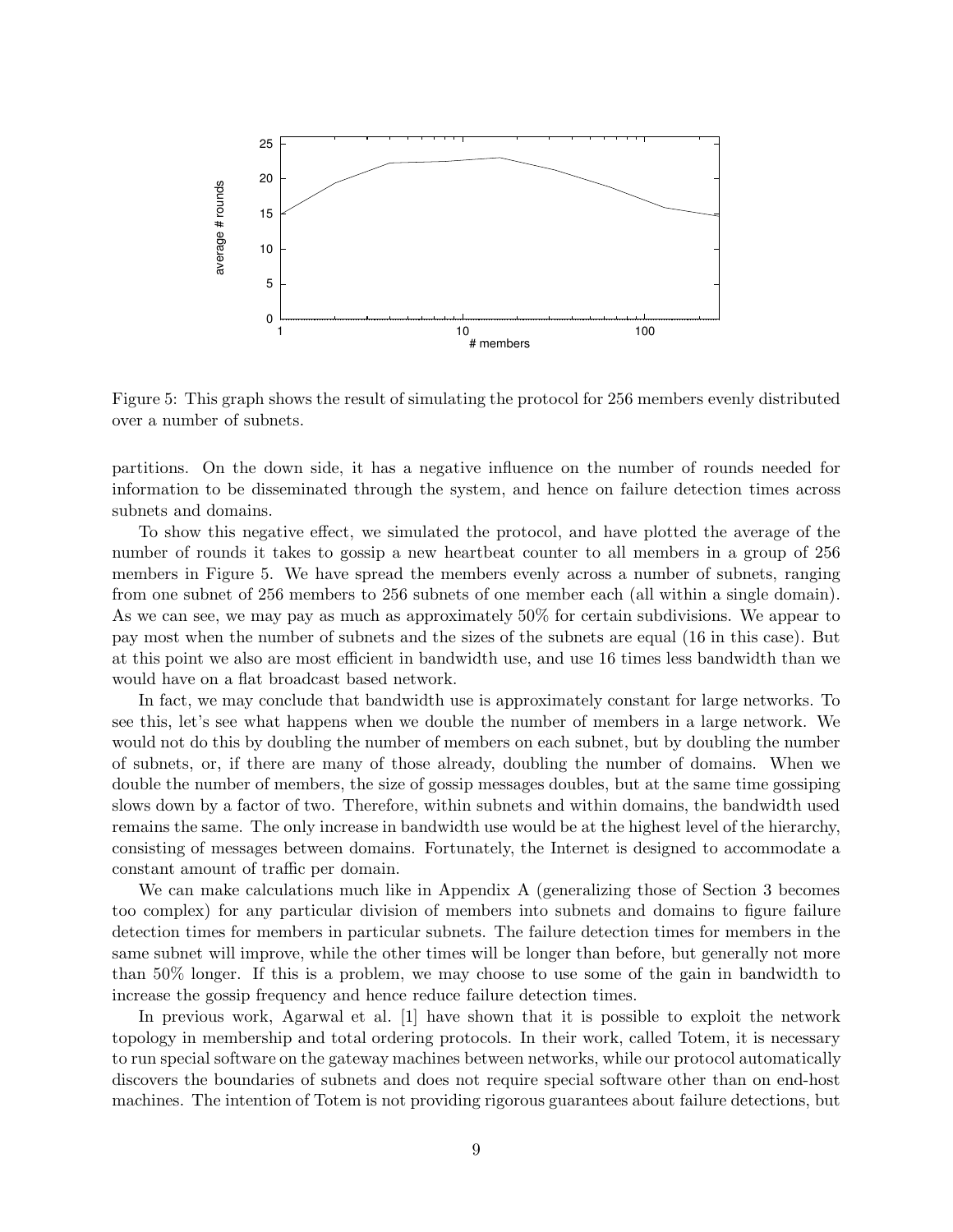efficient membership and totally-ordered multicast in a local area network consisting of multiple physical networks.

Vogels [15] suggests multiple confidence levels of failure reports, and node failure monitors on each subnet in order to enhance scalability of failure detection. Our work implicitly follows the latter suggestion. [15] does not provide an analysis of scalability nor of quality of detection.

#### 5 Catastrophe Recovery

Gossip algorithms do not work well if a large percentage of members crash or become partitioned away (see Figure 3). The problem is that too many gossips get wasted by sending them to unreachable processes. In order to deal with this, the failure detector does not immediately report members whom it has not heard from for time  $T_{fail}$ . Instead, it waits longer, but it does stop gossiping to these members.

In the meantime, we use a broadcast protocol to attempt to restore the connections to remaining members.<sup>5</sup> Since we know the *Subnet Masks* of each subnet (these were found using the protocol of Section 4), we can determine the broadcast addresses of each subnet (using either all zeroes or all ones for the Host Number).

The protocol below will guarantee, with high probability, that a broadcast is generated at least once every 20 seconds. In a failure-free environment, however, it will generate on average one broadcast every 10 seconds, imposing only a low load on the hosts in the network. (We have chosen exact parameters here for ease of explanation, but these parameters can be chosen more-or-less arbitrarily.)

Each member decides every second, probabilistically, on whether it should send a broadcast or not, based on how recently it has received a broadcast. If it was recent, then the member broadcasts with very low probability. If the member received the last broadcast almost 20 seconds ago, then it will broadcast with very high probability. The probability is also chosen so that the expected time that somebody first sends a broadcast is after 10 seconds. A function that appears to work well for this is  $p(t) = (t/20)^a$ .  $p(t)$  is the probability that a member sends t seconds after receiving the last broadcast, and a is a constant chosen so that the expected first broadcast sent by any member is after  $\mu = 10$  seconds. To find a, we first have to calculate the probability  $q(t)$  that anybody sends a broadcast after t seconds. This is  $q(t) = 1 - (1 - p(t))^n$ . Thus the probability  $f(t)$  that the first broadcast is sent at time t is

$$
f(t) = q(t) \times \prod_{i=0}^{t-1} (1 - q(i))
$$
\n(4)

Finally, the expected time  $\mu$  at which the first broadcast is sent is

$$
\mu = \sum_{t=0}^{20} t \cdot f(t) \tag{5}
$$

For example, for  $n = 1000$ , we find that a has to be approximately 10.43 to make  $\mu \approx 10$ . We have plotted these functions for this example in Figure 6, and it can be seen that with high probability the next broadcast is around 10 seconds after the last one. The expected number of

<sup>&</sup>lt;sup>5</sup>In the absence of a broadcast capability, a small set of hosts at well known addresses may be used to gossip through. The gossip servers should be placed strategically so they remain available in the case of partitions. We have not yet analyzed this approach.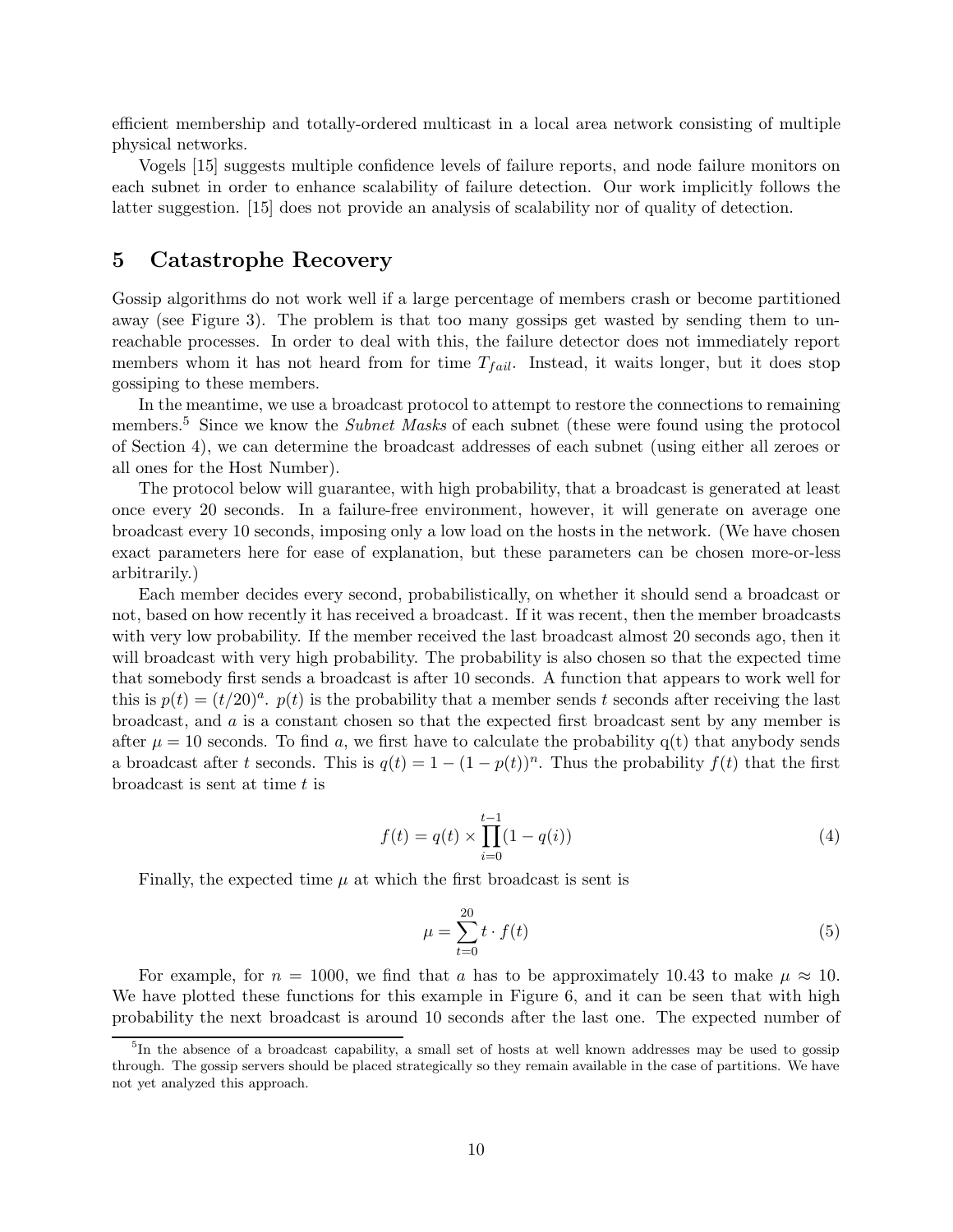

Figure 6: This graph shows  $p(t)$ , the probability that a particular member sends a broadcast after t seconds,  $q(t)$ , the probability that any member does, and  $f(t)$ , the probability that the first broadcast is sent after t seconds. The number of members is 1000 here.



Figure 7: This graph shows, for every size of a partition of a group of 1000 members, the probability that more than k members broadcast at the same time for  $k = 3, 10, 20$ . Note that the y-axes is logarithmic.

senders around 10 seconds is  $1000 \times p(10)$ , which is only 0.7, making it very unlikely that more than one member broadcasts at a time.

But what if a large fraction of members becomes unreachable? Clearly, with high probability, the next broadcast is before 20 seconds. The more members are unavailable, the closer the expected time gets to 20 seconds. The concern is that, as the expected time gets closer to 20 seconds, the probability that any member sends a broadcast,  $q(t)$ , goes up rapidly. Therefore, too many members may broadcast at the same time, leading to a storm of broadcasts. It turns out that the probability that more than 20 members broadcast at a time, in a group of 1000 members, is less than  $10^{-5}$ (see Figure 7 and Appendix B). The reason is that the smaller the partition becomes, the smaller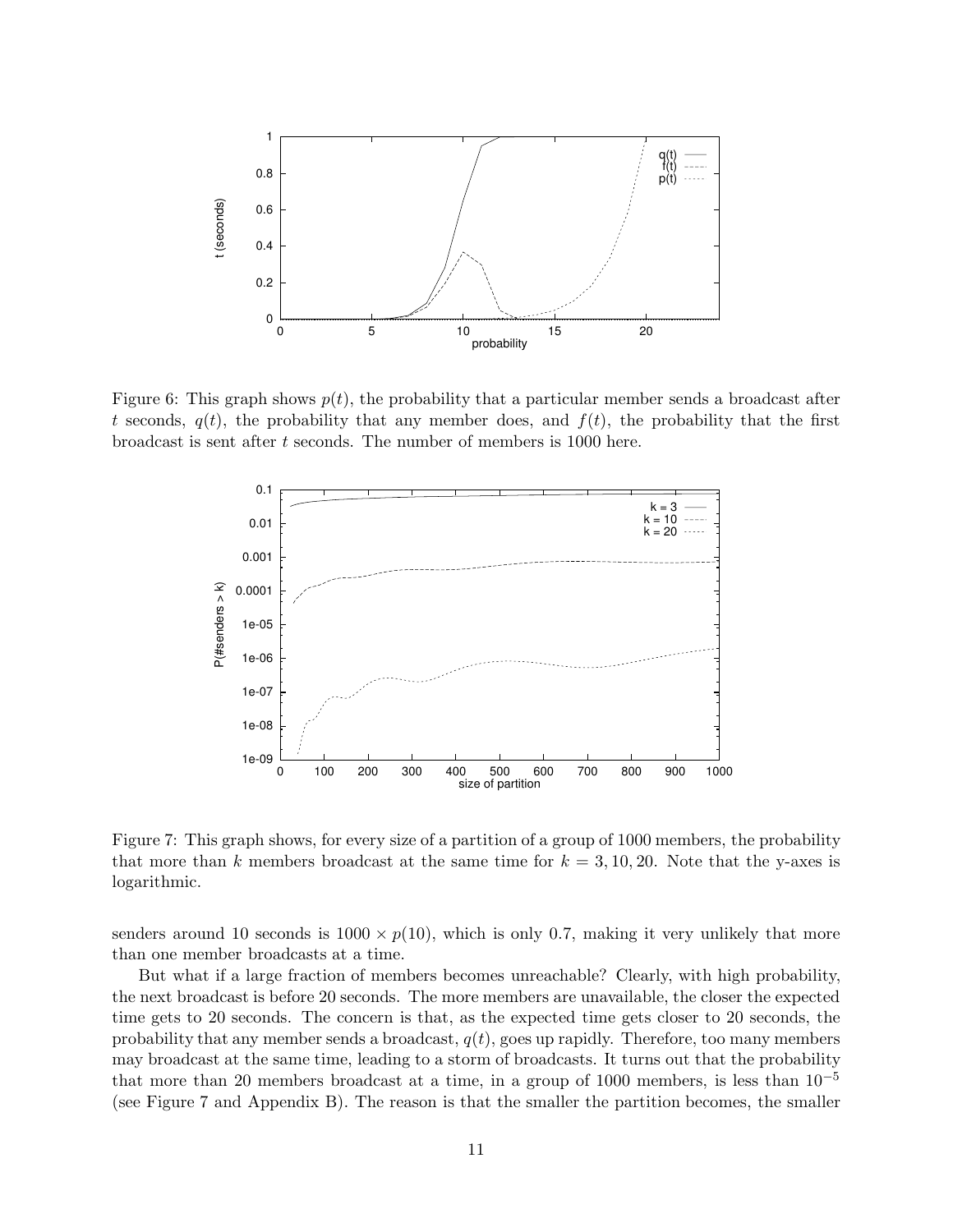the number of prospective senders, which offsets the growing probability with which the members do send.

This broadcast protocol may be made to scale better by using the hierarchy determined by the gossip protocol. Each subnet would run an instance of the broadcast protocol among the hosts, as well as each domain among the subnets, and the domains among each other. This is an improvement, because most partitions are not arbitrary, but occur along the boundaries of subnets and domains. Each host would determine three values for a to decide whether to broadcast in only its subnet, in the entire domain, or everywhere. (With three levels in the hierarchy, this would increase the total number of broadcasts by a factor of three, which may be corrected by adjusting the protocol's parameters.)

Now that the time to the next broadcast is bound, we can calculate how quickly the members within a new partition can find each other. (It should be taken into account that broadcast messages may get lost and that therefore the bound is probabilistic and may be somewhat larger than 20 seconds, but we are ignoring this issue here.) After the first broadcast in the new partition, all its members know just the originator of that broadcast, and will gossip to only it. Within  $8/B$ seconds (where B is the bandwidth assigned to each member), the originator will know the entire membership, and gossip this information on (again, ignoring the probability of message loss). We can calculate the amount of time that is necessary to gossip the entire membership using the same analysis of Section 3. The maximum size of such a partition is  $n - f$  members (f chosen as in Section 3). The maximum time to the next broadcast should be chosen so that the members within a partition have enough time to locate each other before they report each other as failed.

A particular instance of a catastrophic situation is at a cold start of one or more hosts, which do not know any other members to gossip to. A problem in this situation is that the domains and subnets are not initially known. Without this information, we can only determine the broadcast address of our own subnet. Currently, we extract a list of subnets in our own domain (for which we know the Subnet Mask) by scanning the Hosts data base that most computer networks maintain. Knowledge about subnets in other domains has to be manually configured.

## 6 Conclusion

In this paper we have presented a failure detection service based on a gossip protocol. The service provides accurate failure detection with known probability of a false detection, and is resilient against both transient message loss and permanent network partitions, as well as host failures. The service uses two separate protocols that automatically take advantage of the underlying network topology, and scale well in the number of members.

We have implemented a system based on these ideas and have run it within the  $cs$  cornell.edu domain for the last three weeks. Over that period, it has measured over 100 failures and recoveries, without missing any failures and without making a single false failure detection. The output of the failure detector can be observed at http://www.cs.cornell.edu/home/rvr/mbrship.html. We have also implemented the basic protocol in the Ensemble system [13].

The failure detection service can be used by distributed applications directly, or support other middleware services such as system management, replication, load balancing, and group communication and membership services. As such, failure detection is a valuable extension to current O.S. services.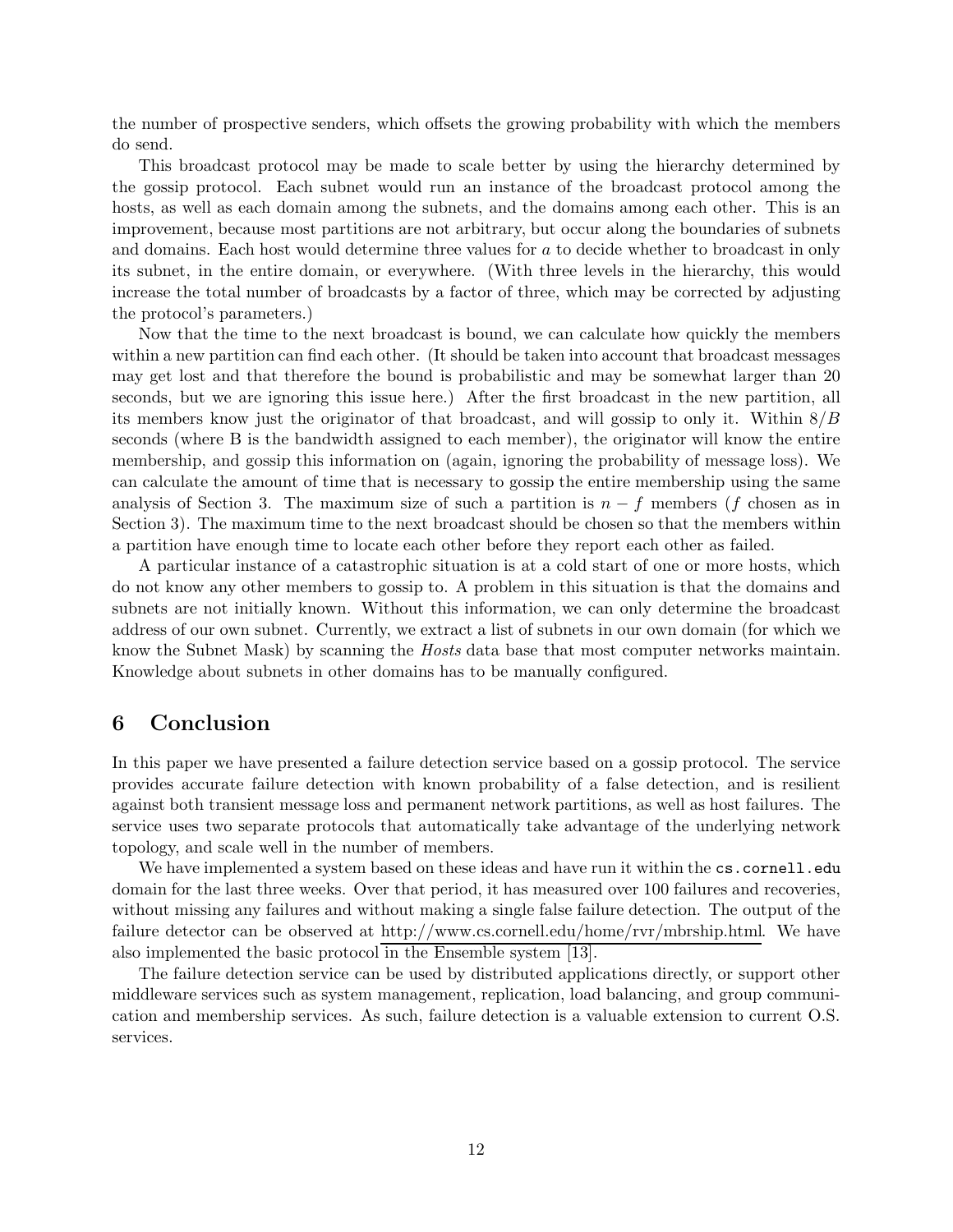#### Acknowledgments

The authors wish to thank Ken Birman, Nancy Lynch, Dexter Kozen, and the anonymous referees for helpful comments.

## References

- [1] D. A. Agarwal, L. E. Moser, P. M. Melliar-Smith, and R. K Budhia. A Reliable Ordered Delivery Protocol for Interconnected Local-Area Networks. In Proc. of the International Conference on Network Protocols, pages 365–374, Tokyo, Japan, November 1995.
- [2] Yair Amir, Danny Dolev, Shlomo Kramer, and Dahlia Malkhi. Transis: A communication subsystem for high availability. In Proc. of the Twenty-Second Int. Symp. on Fault-Tolerant Computing, pages 76–84, Boston, MA, July 1992. IEEE.
- [3] Norman T. J. Bailey. The Mathematical Theory of Infectious Diseases and its Applications (second edition). Hafner Press, 1975.
- [4] Brenda Baker and Robert Shostak. Gossips and telephones. Discrete Mathematics, 2(3):191– 193, June 1972.
- [5] Kenneth P. Birman, Mark Hayden, Oznur Ozkasap, Mihai Budiu, and Yaron Minsky. Bimodal multicast. Technical Report 98-1665, Cornell University, Dept. of Computer Science, January 1998.
- [6] Tushar Deepak Chandra, Vassos Hadzilacos, and Sam Toueg. The weakest failure detector for solving consensus. In Proc. of the 11th Annual ACM Symposium on Principles of Distributed Computing, August 1992.
- [7] Tushar Deepak Chandra, Vassos Hadzilacos, Sam Toueg, and Bernadette Charron-Bost. On the impossibility of group membership in asynchronous systems. In Proc. of the 15th Annual ACM Symposium on Principles of Distributed Computing, Philadelphia, PA, May 1996.
- [8] Alan Demers, Dan Greene, Carl Hauser, Wes Irish, John Larson, Scott Shenker, Howard Sturgis, Dan Swinehart, and Doug Terry. Epidemic algorithms for replicated database maintenance. In Proc. of the Sixth ACM Symp. on Principles of Distributed Computing, pages 1–12, Vancouver, British Columbia, August 1987. ACM SIGOPS-SIGACT.
- [9] Michael J. Fischer, Nancy A. Lynch, and Michael S. Patterson. Impossibility of distributed consensus with one faulty process. Journal of the ACM, 32(2):374–382, April 1985.
- [10] Richard Golding and Kim Taylor. Group membership in the epidemic style. Technical Report UCSC-CRL-92-13, UC Santa Cruz, Dept. of Computer Science, May 1992.
- [11] Dexter Kozen. The Design and Analysis of Algorithms. Springer Verlag, 1991.
- [12] Derek Oppen and Yogen Dalal. The Clearinghouse: A decentralized agent for locating named objects in a distributed environment. ACM Transactions on Office Information Systems, 1(3):230–253, July 1983.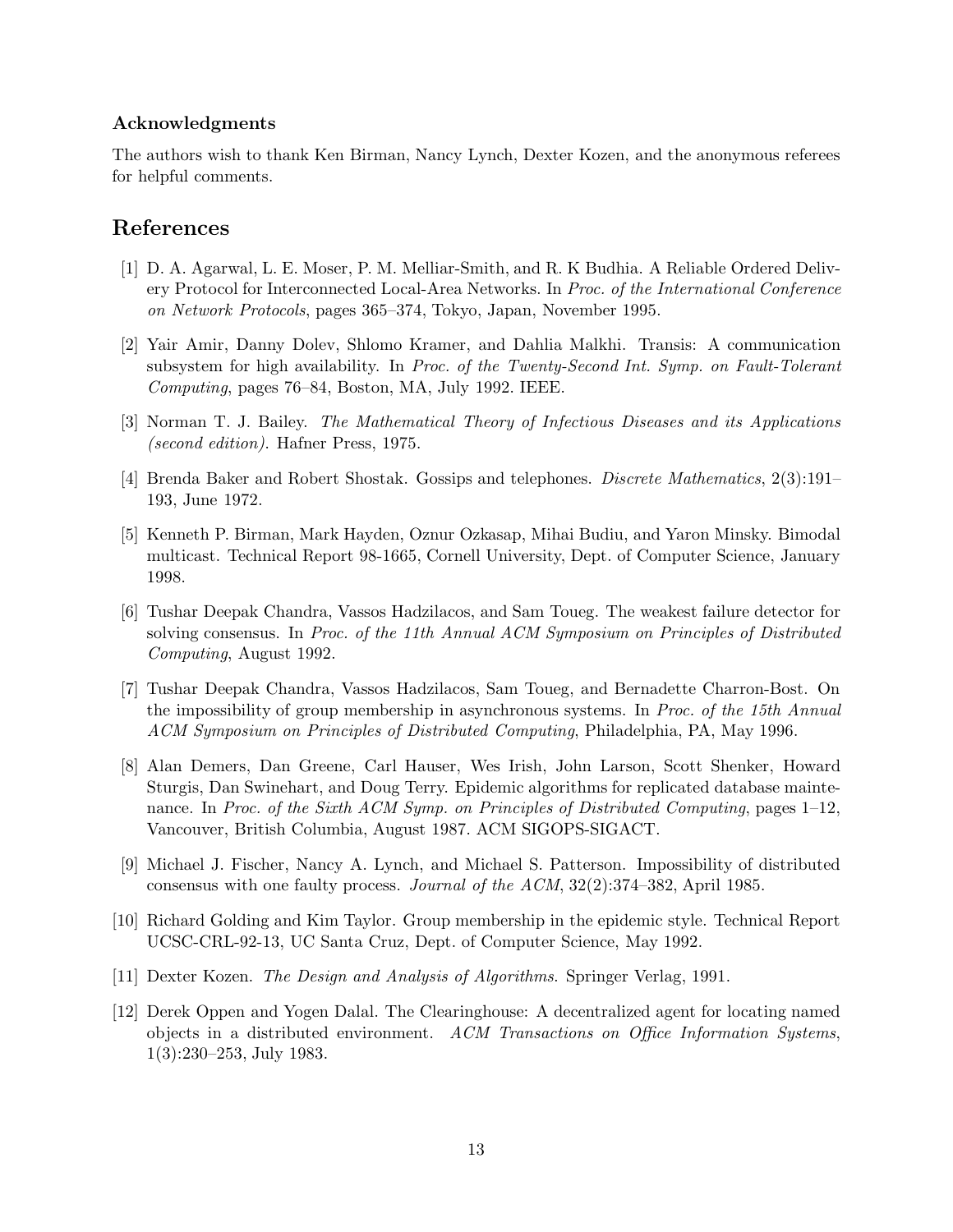- [13] Robbert van Renesse, Kenneth P. Birman, Mark Hayden, Alexey Vaysburd, and David Karr. Building adaptive systems using Ensemble. Software—Practice and Experience, 1998. Accepted for publication.
- [14] Robbert van Renesse, Kenneth P. Birman, and Silvano Maffeis. Horus: A flexible group communication system. Comm. of the ACM, 39(4):76–83, April 1996.
- [15] Werner Vogels. World wide failures. In Proc. of the 7th ACM SIGOPS Workshop, Connemara, Ireland, September 1996.

## Appendix A

We present here an efficient but, particularly for small numbers of members, only approximate analysis of the basic protocol. Following the terminology of [3], we call this analysis deterministic. We will show that for large members, the deterministic analysis of the basic protocol approximates quite well the more precise analysis presented in Section 3. The deterministic analysis can be computed much more efficiently, and can be generalized to analyze the multi-level protocol, although it is not clear how closely it will approximate it.

Again, let n be the number of members in the system. We assume that  $n > 2$ , and that the members execute the protocol in rounds. Initially, we will ignore the possibility of failed members and message loss, but we will introduce these later. Assume one member increases its heartbeat counter. We call the members that have heard about this infected. We are interested in the probability that one or more members are not infected in some round r.

Given k infected members, the probability  $P_{infection}(k)$  that a non-infected member is infected in a round is

$$
P_{infection}(k) = 1 - (1 - \frac{1}{n-1})^k
$$
\n(6)

That is, one minus the probability that the member is not infected by any of the currently infected members.

Let  $k_i$  be the number of infected members in round  $i$  ( $k_0 = 1$ ). We can calculate  $k_{i+1}$  as is done below. This step is what makes this analysis an approximation of the behavior. What we are doing is assuming on each round that the system follows the expected behavior in that round. The problem is that the expected behavior of the system over several rounds is not necessarily the composition of the expected behavior for the various rounds. However, for the basic protocol, this is a good approximation.

$$
k_{i+1} = k_i + (n - k_i) \times P_{infection}(k_i)
$$
\n
$$
(7)
$$

The probability that a particular member is not infected at round r is then  $1 - (k_r/n)$ , the probability that everybody is infected is  $P(k_r = n) = (k_r/n)^n$ , and the probability that somebody is non-infected (and therefore would mistakenly report this particular process as failed in this round) is  $1 - (k_r/n)^n$ . In order to bound the probability that anybody erroneously reports anybody else, we again use the Inclusion-Exclusion Principle:

$$
P_{mistake}(r) \le n(1 - (k_r/n)^n)
$$
\n(8)

If we admit message loss (we call a message lost if it hasn't been delivered within a round), and call the probability of timely message arrival  $P_{arrival}$ , then  $P_{infection}(k)$  becomes: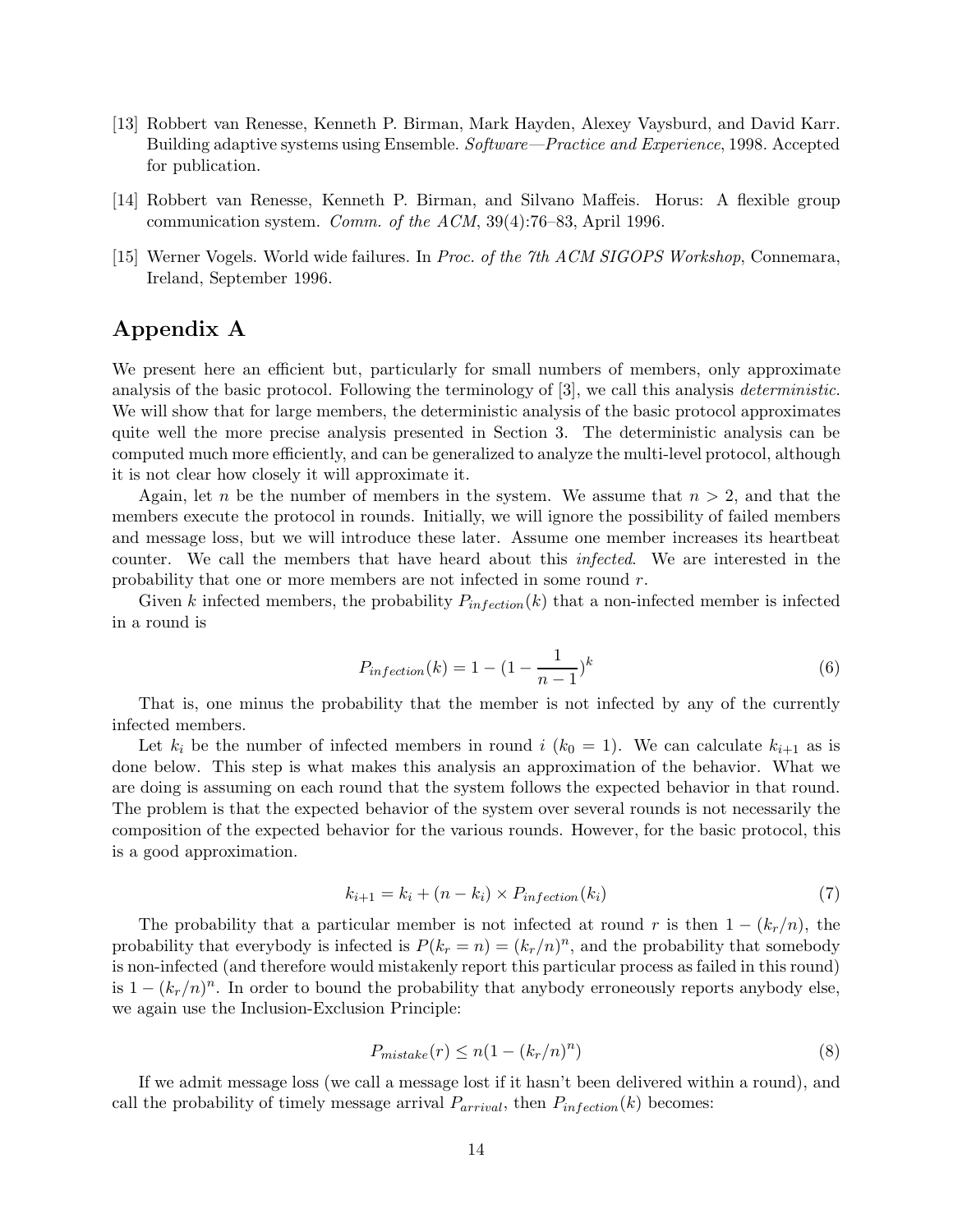

Figure 8: This graph compares (a) the analysis of Section 3 with (b) the deterministic analysis of this appendix. In both cases, the message loss probability is 0.05, the mistake probability is  $10^{-6}$ , and  $f = 1$ .

$$
P_{infection}(k) = 1 - (1 - \frac{P_{arrival}}{n-1})^k
$$
\n(9)

For compatibility with the analysis of Section 3, we assume again that members that fail do so immediately, and that the initially infected member does not fail.<sup>6</sup> If a certain number of members f have failed, these members cannot gossip, but they are unnecessarily gossiped to. In that case,  $k_{i+1}$  and  $P_{mistake}(r)$  become:

$$
k_{i+1} = k_i + (n - f - k_i) \times P_{infection}(k_i)
$$
\n
$$
(10)
$$

$$
P_{mistake}(r) \le (n-f)(1 - (k_r/(n-f))^{n-f})
$$
\n(11)

This turns out to be almost identical as derived in Section 3 for  $n$  large enough (see Figure 8). For n under about 50, it is better to use the analysis of Section 3. (The reason for the initial drop in the curve is because  $f$  is absolute, rather than a percentage of the members.) Over 50, the overhead of doing it that way becomes quickly very expensive, and therefore it is better to switch to the deterministic analysis of this appendix.

 ${}^{6}$ It is easy to improve the current analysis to substitute a *fail probability* for hosts in each round, rather than assuming a set of host failed from the start.